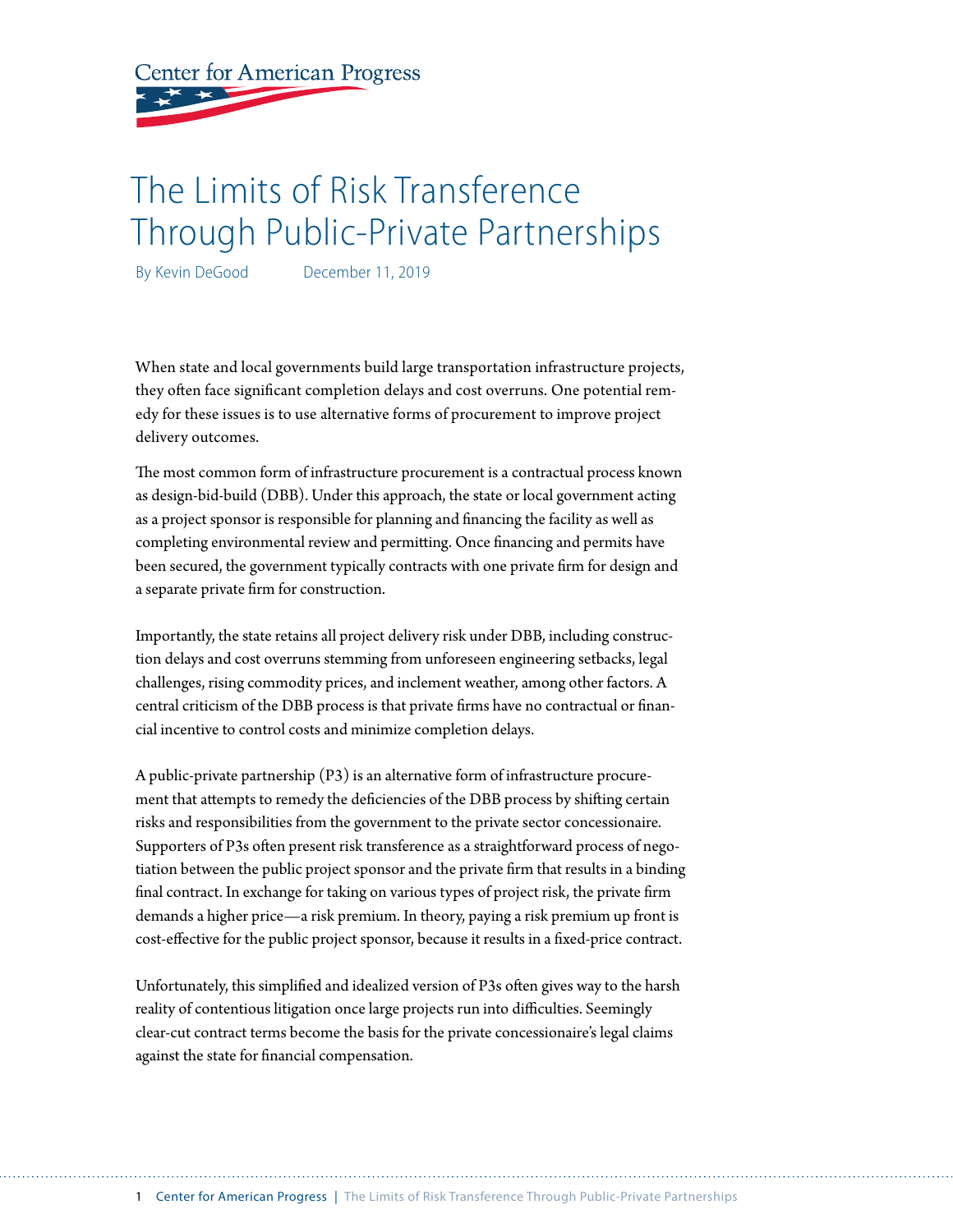The trouble begins with contractual ambiguity. No matter how well the state negotiates its P3 deal, there will always be a basis for the private firm to claim that delays and cost overruns are the state's fault or financial responsibility. Private claims for additional compensation often hinge on differing interpretations of individual words or phrases in the contract. Risk transference to the private sector is further undermined, since the public holds elected officials accountable at the ballot box. Public officials cannot transfer this political accountability. Moreover, mega-P3 projects are simply too big to fail, making it difficult for the government to walk away from a problematic concessionaire. These factors provide private firms with leverage when sparring with the government over delays and additional compensation.

In the end, the state may pay an initial risk premium as well as legal bills and additional compensation, which are typically agreed to as part of a negotiated settlement

to avoid the uncertainty of a protracted civil trial. A deal that initially promises seamless risk transference and good value for money can become a financial albatross. The reconstruction and expansion of Interstate 4 (I-4) in Orlando, Florida—known as the I-4 Ultimate project—is a perfect example.

## I-4 Ultimate project in Orlando, Florida

The deal requires I-4 Mobility Partners (I4MP)—the private concessionaire—to reconstruct 21 miles of I-4 through the heart of Orlando as well as add two variably priced toll lanes in each direction.<sup>1</sup> The \$2.3 billion project includes the reconstruction of 140 bridges and the reconfiguration of 15 major interchanges.<sup>2</sup>

P3s exist along a spectrum defined by the degree to which the private firm takes responsibility for and control over the project's design, construction, financing, operations, and maintenance. The I-4 Ultimate project is a design, build, finance, operate, and maintain concession, meaning that I4MP is responsible for each of these project elements during the 40-year contract term.<sup>3</sup> In exchange for taking on these responsibilities, the Florida Department of Transportation (FDOT) will provide milestone payments to I4MP during the construction phase as well as ongoing payments over the remainder of the contract term. The state will retain all toll revenues from the new variably priced toll lanes.

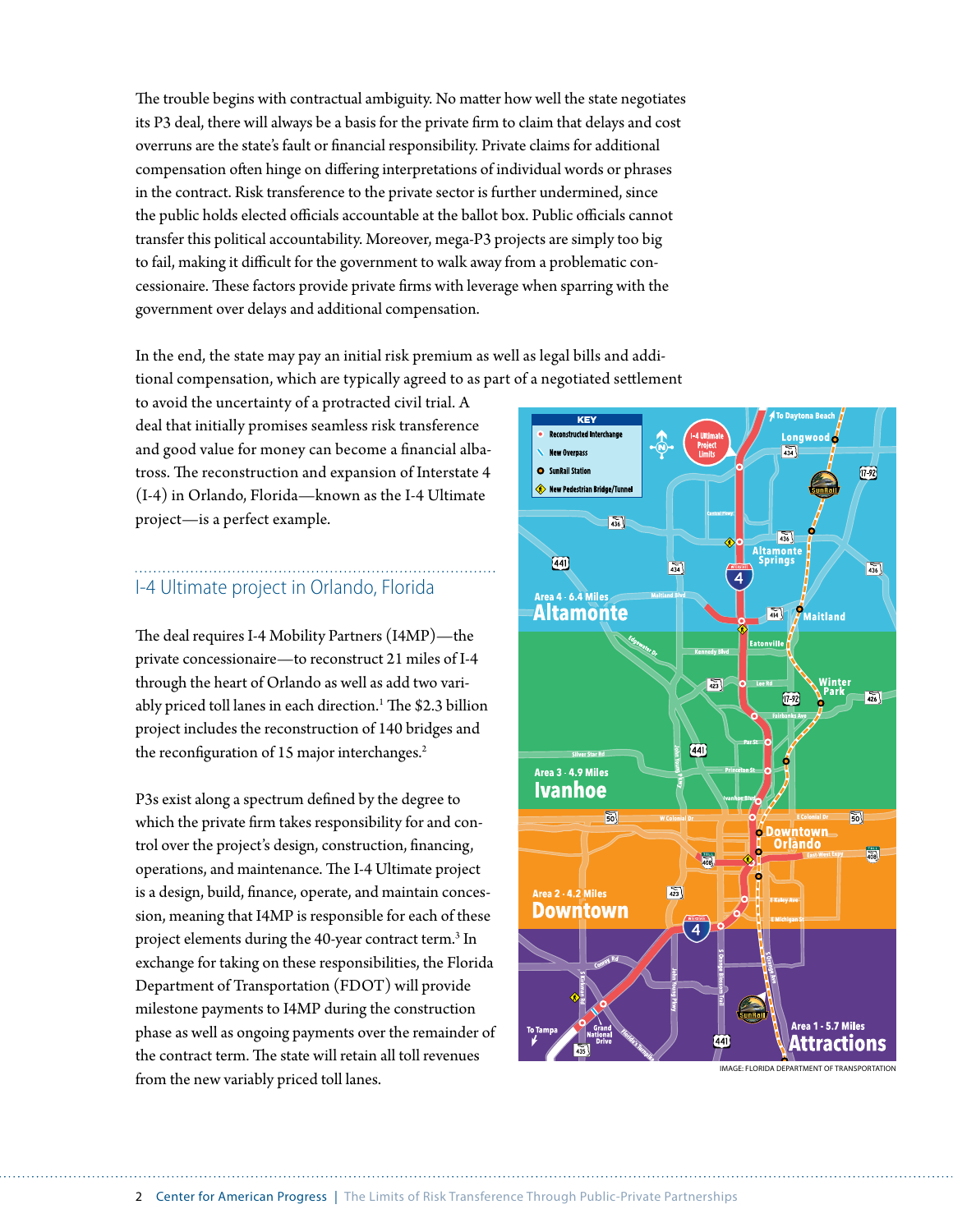Unfortunately, the I-4 Ultimate project is currently 245 days behind schedule, and I4MP has filed a claim against FDOT for more than \$100 million to cover cost overruns.4 The justification for this claim is based on alleged delays caused by lane closure issues and construction failures.

When proponents tout the ability of P3s to transfer risk, they often leave the impression that the public project sponsor has handed off to the private partner all of its obligations and exposure to cost overruns. In reality, the government continues to hold significant liability. For instance, the I-4 concession agreement lists 24 "relief events" that could trigger a time extension or financial compensation for I4MP. Overall, the concession agreement includes the phrase "relief event" 287 times. In and of itself, this total is not meaningful, but it does highlight that the contract is replete with language detailing the numerous conditions under which the private concessionaire is entitled to time extensions and financial compensation.

The list of relief events is extensive, including everything from "Force Majeure Event," defined as an unforeseeable and uncontrollable circumstance such as a hurricane that prevents a party from completing its contractual obligations,<sup>s</sup> to "Discovery at, near or on the Project Right of Way of archeological, paleontological or cultural resources"6

The list also includes "FDOT-Caused Delays" and "FDOT's failure to perform or observe any of its material covenants or obligations under the Agreement or other Contract Documents."7 These two are particularly important, because they form the basis for part of I4MP's claim for a completion extension and financial compensation. The concession agreement includes detailed provisions defining permissible and nonpermissible lane closures based on cause, duration, and extent. Furthermore, the agreement sets out procedures for I4MP to use when requesting lane closures as well as FDOT's processing of those requests.

I4MP's claim for financial compensation rests, in part, on the argument that FDOT violated the terms of the concession agreement by not approving certain lane closures that are necessary to facilitate completion of the project in a timely manner. I4MP argues that FDOT has "denied and refused to approve I4MP's requests for necessary and critical lane closures"<sup>8</sup> and that FDOT's failure to "perform or observe material covenants and obligations under the Concession Agreement" has resulted in "changes to the work, and associated delays, disruption, inefficiencies, and loss of productivity."9

In response to these claims, FDOT argues that I4MP's closure applications often contained "unresolved Request for Information (RFI), Request for Modification (RFM) or submittals that materially affected the Released for Construction (RFC) Temporary Traffic Control Plans (TTCP) associated with the Work." In other words, the state contends that I4MP's lane closure submissions were frequently incomplete and either were not approved or faced delays in approval until all necessary submission materials could be reviewed.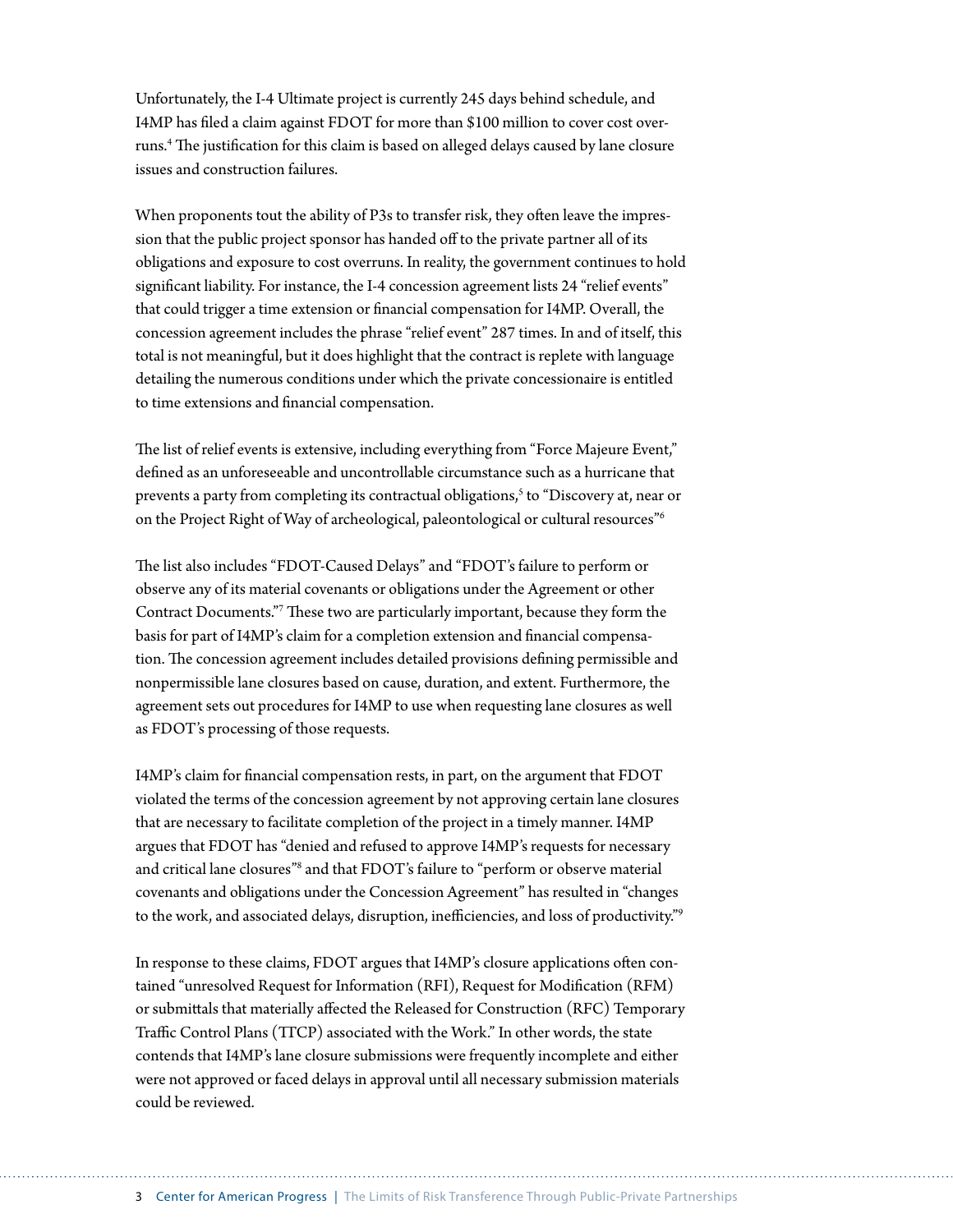Given I4MP's claim that FDOT-caused delays substantially and negatively affected its ability to complete the project, it would be easy to assume that lane closures occurred infrequently. In fact, FDOT notes in its April 2017 correspondence with I4MP that the state had already approved "over 3,200 lane closure requests to date."10 It is likely that many more closures have been approved since that time.

The potential for disputes over contract language does not end with lane closures. The I-4 concession agreement includes the phrase "commercially reasonable efforts" nine times and the word "reasonable" another  $111$  times.<sup>11</sup> The word "appropriate" appears 30 times. The potential ambiguity about what constitutes reasonable effort or appropriate actions is large enough to run a highway through.

The purpose of detailing these phrases and the lane closure dispute between I4MP and FDOT is not to make claims about questions of fact or to establish liability. As of this writing, I4MP's claim against FDOT is unresolved. Rather, the point of these details is to demonstrate that even the most comprehensive civil contract—the I-4 Ultimate contract and related technical attachments stretch well past 1,000 pages—will provide innumerable opportunities for a private concessionaire to seek financial remedy from taxpayers when problems arise and project costs escalate.

Perhaps this point is unremarkable. After all, every civil lawsuit, whether frivolous or not, must find some reason for being filed. Simply filing a suit is not a guarantee that the plaintiff will prevail. Yet, this line of argument misses that the political context around megaproject P3s tends to favor the private concessionaire.

### Political accountability and value for money

Before deciding to use a P3 model to procure a transportation facility, state and local governments often undertake a value-for-money (VfM) analysis. According to the Federal Highway Administration, a VfM is used to "compare the aggregate benefits and the aggregate costs of a P3 procurement against those of the conventional public alternative."12

P3 deals often come with a higher contract price than a traditional procurement due to the presence of private equity capital and the premium that the concessionaire charges for taking on various categories of risk. The Federal Highway Administration states, "At the core of a P3 agreement is the allocation of project risks between the public and private partners in order to minimize the overall costs of risk by improving the management of risk." In short, the higher price tag for a P3 is justified principally by risk transference.<sup>13</sup>

But what if a P3 agreement doesn't really transfer much risk?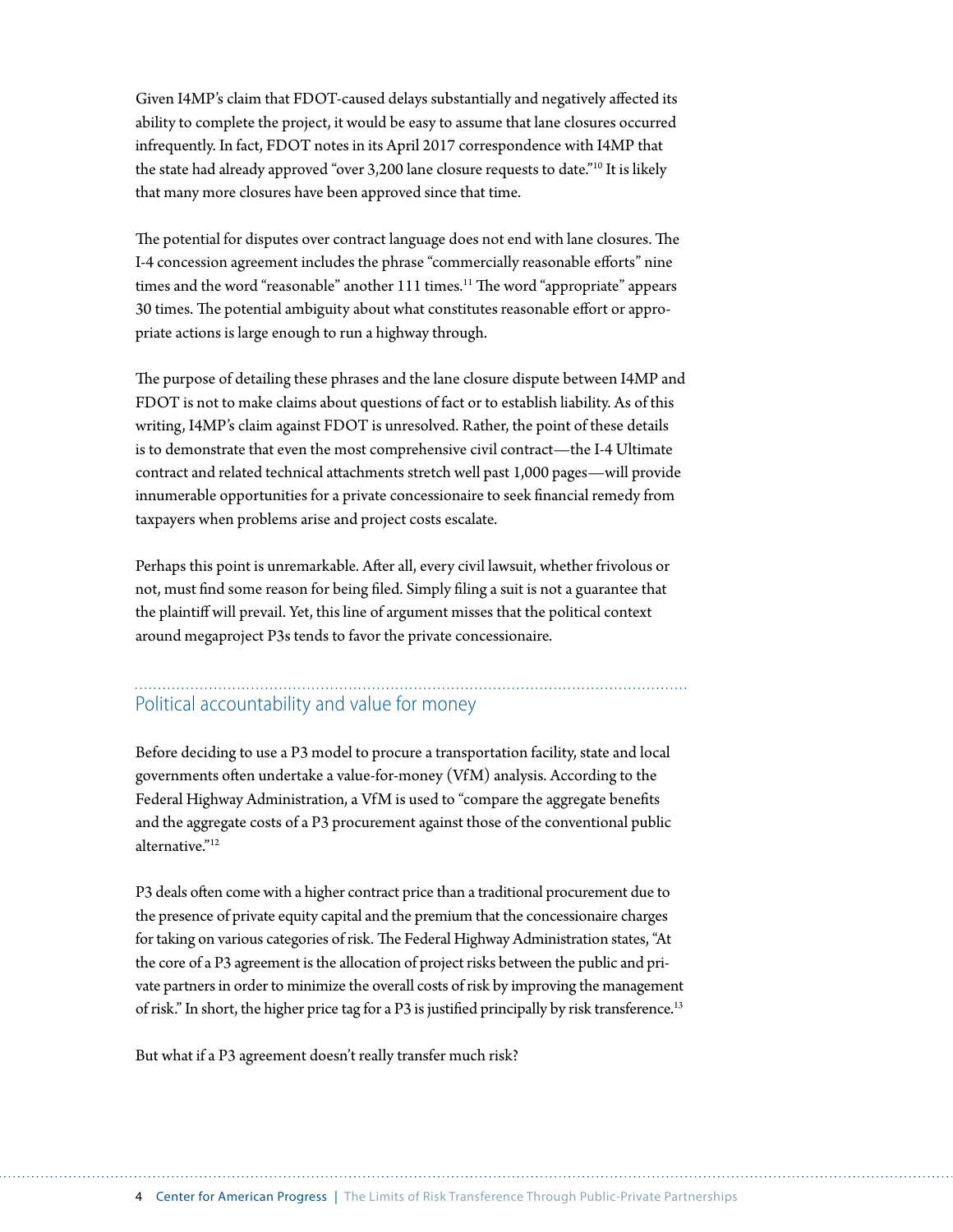In addition to the shortcomings of civil contracts, risk transference is undermined by the political accountability of elections. Government always remains the ultimate guarantor for the completion of infrastructure projects, because the ballot box holds politicians—not contractors—accountable. When officials announce a major transportation project, the public expects the government to deliver what it has promised; the method of procurement is irrelevant. The political calculation that elected officials often make is that they are better off covering a dubious cost overrun charge than facing the fallout from project failure or extended completion delay.

Once again, the I-4 Ultimate project serves as an example. Under the terms of the agreement, FDOT is able to terminate the deal if I4MP fails to carry out its obligations. Appendix 5 of the agreement sets out a system of noncompliance points that correspond to specific breaches or failures by I4MP. According to an investor outlook statement from Moody's, FDOT assessed I4MP a total of 147 noncompliance points in May 2018.14 This total was "above the threshold for Increased Oversight per the Concession Agreement" and close to the "default threshold of 175 noncompliance points within a one year period."15

Contract noncompliance is not the only challenge facing I4MP. According to reporting by the *Orlando Sentinel*, five construction workers have died on the job already, which constitutes "a grim outlier compared to other very large, contemporary road projects done by leading contractors in Florida."16

I4MP also suffered a serious "drilled shaft failure and second drilled shaft failure in Area 2" when constructing a portion of a bridge foundation.<sup>17</sup> Again, I4MP sought to shift the fault to FDOT, stating that the shaft failures occurred because the state "prohibited [I4MP] from using alternative foundation methods, such as driven piles, which would not have resulted in the same problem."18

In response to these extensive safety and construction issues, I4MP argues that it is entitled to more than \$100 million in additional compensation. For each line item of the claim, I4MP references a section of the concession agreement that it interprets as supporting its argument for additional compensation. Specifically, I4MP argues that it is entitled to "additional compensation for Extra Work and Delays, including without limitation, additional labor and indirect costs and expenses" as well as compensation for delayed construction payments and a delay in the final acceptance payment due upon substantial completion of the project.<sup>19</sup>

A high worker fatality rate and major delays due to construction failures are exactly the types of problems that should theoretically trigger contract termination. Yet, FDOT has not attempted to terminate its agreement with I4MP. This raises two related questions. First, what would it take for FDOT to terminate the concession agreement?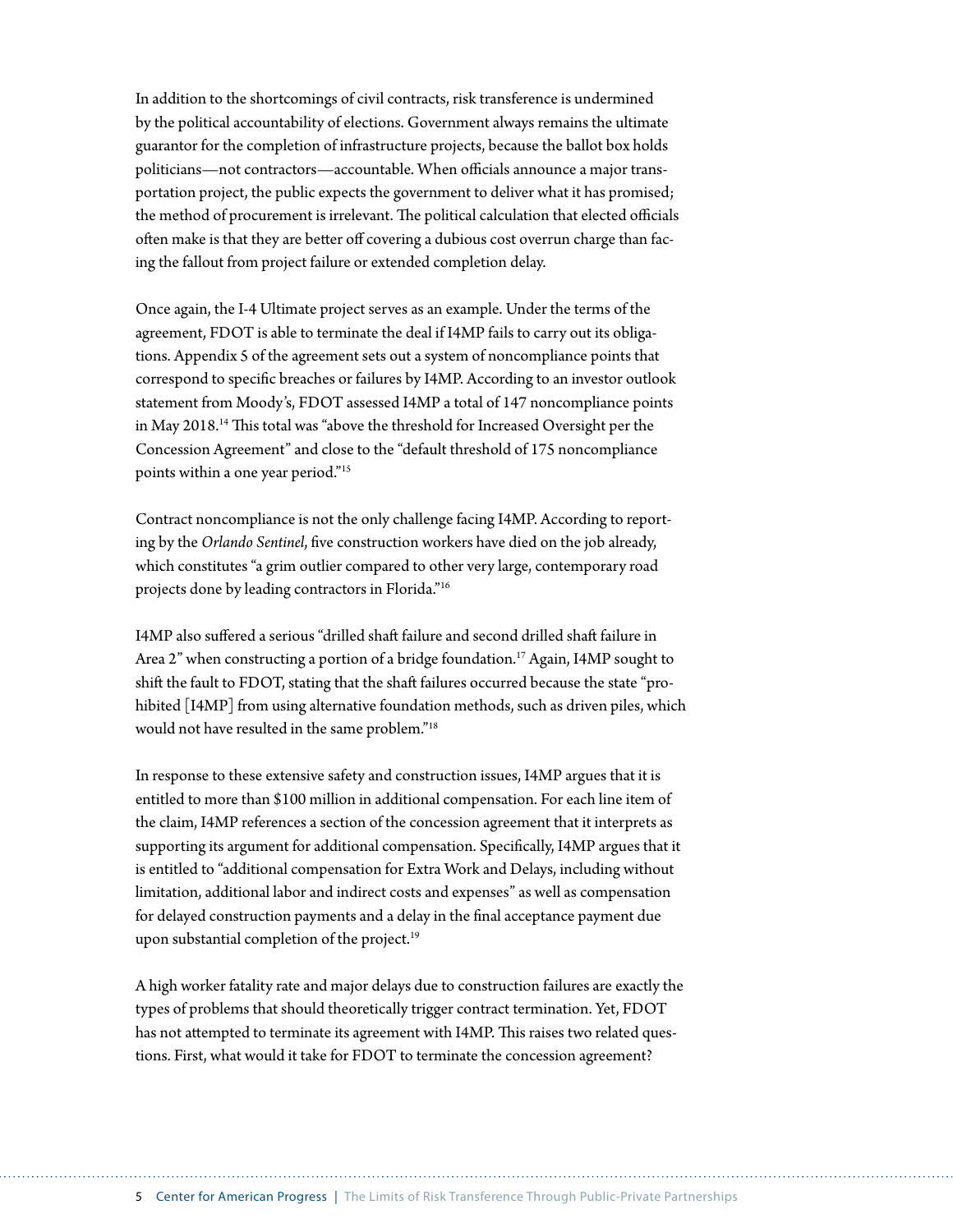Clearly, terminating the concession agreement would cause political upheaval, further completion delays, and major litigation, among other unpleasant outcomes. Moreover, finding a replacement firm for I4MP could prove problematic, as potential competitors might stay away from a project facing such intense challenges and uncertainty.

This leads to the second question: Is the I-4 Ultimate project simply too big to fail? In the world of finance, a bank or other financial institution is considered to be too big to fail—or systemically important—when its collapse would trigger a larger financial and economic crisis.20 I-4 in Orlando represents the infrastructure corollary to this finance concept, making it difficult to envision how FDOT could terminate the deal without risking a deepening of the challenges facing a systemically important highway project. This political context buttresses I4MP's ability to push its claim for compensation and undermines FDOT's ability to truly transfer risk via the P3 contract.

#### Conclusion

The central purpose of a P3 contract is to transfer construction risk from the state to the concessionaire. However, the political pressure to complete major transportation projects combined with the inherent weaknesses of civil contracts means that the state is able to transfer only a modest amount of project risk. As a result, public project sponsors should adjust their VfM analyses to reduce the threshold value at which a P3 project is considered cost-ineffective. In short, public project sponsors should not accept a substantial risk premium, since less risk is actually transferred than is commonly assumed in both the public discourse around P3s and in project-specific VfM analyses.

*Kevin DeGood is the director of Infrastructure Policy at the Center for American Progress.*